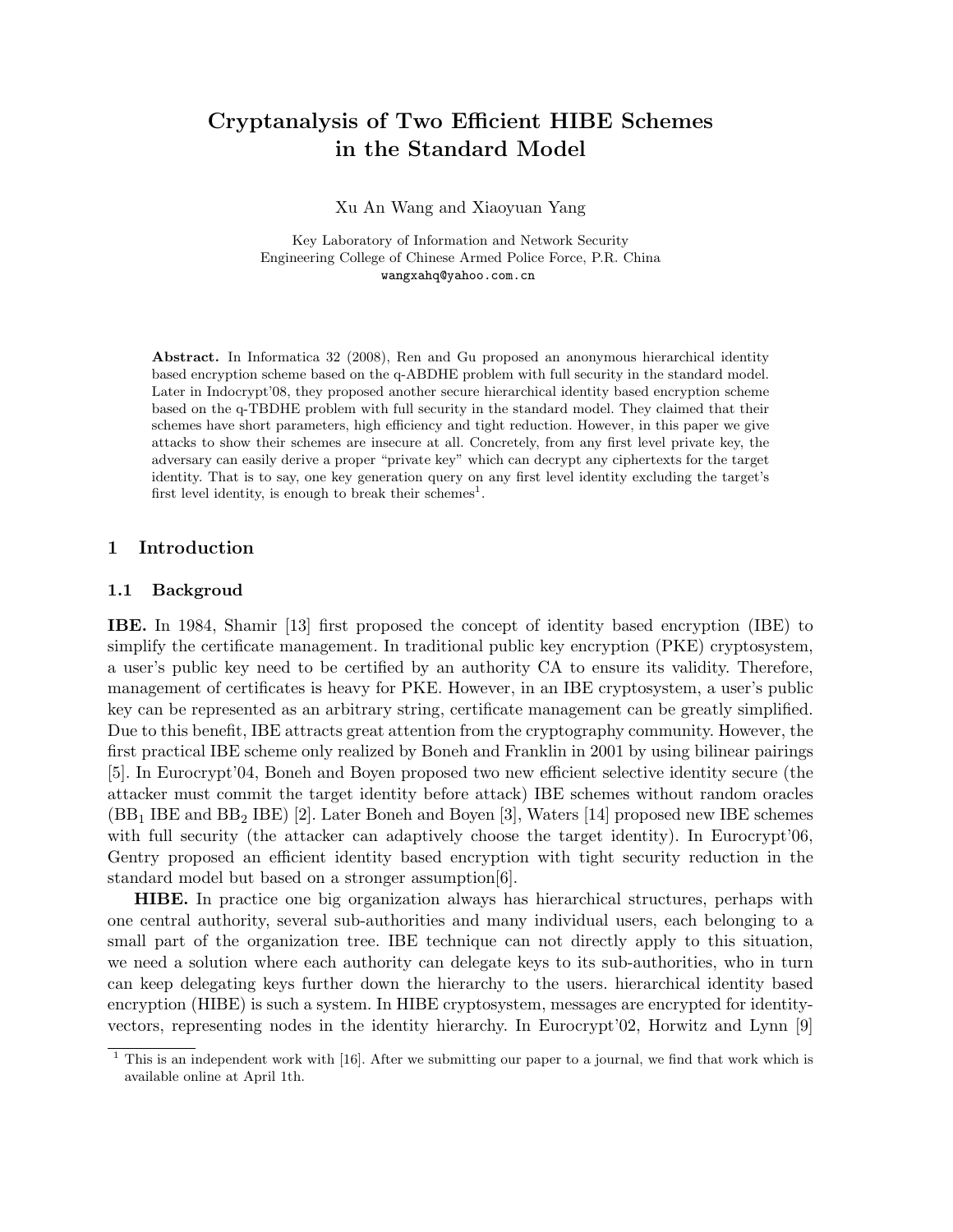first introduced the concept of HIBE, Gentry and Silverberg [8] give the first fully functional HIBE scheme in Asiacrypt'02. But their scheme was only proved secure in the random oracle. Boneh and Boyen [2] first achieved the selective-ID secure efficient HIBE scheme in the standard model in Eurocrypt'04. But the ciphertext length is linear in the depth of the hierarchy. In Eurocrypt'05, Boneh et al. [4] proposed an efficient selective-ID secure HIBE scheme in the standard model with constant size ciphertext. In 2007, Au et al. [1] claimed to construct a HIBE scheme which is fully secure, but later they found a flaw in their security proof. In Informatica 32 (2008), Ren and Gu [11] claimed to construct a fully secure HIBE scheme with short parameters, high efficiency and tight reduction. Later in Indocrypt'08, they [12] proposed another secure hierarchical identity based encryption scheme with full security in the standard model. But in this paper, we show their schemes are insecure. In TCC'09, Gentry and Halevi [7] proposed fully secure HIBE scheme by using "identity based broadcast encryption with key randomization" (KR-IBBE). In Crypto'09, Waters [15] attained the full security under simple assumption by using "dual system encryption". Recently, Lewko and Waters [10] improved Waters's result to achieve fully secure HIBE with short ciphertexts by using "dual system encryption" in the composite order group.

# 1.2 Our Contribution

We cryptanalysis Ren and Gu's two efficient fully secure HIBE schemes in the standard model. Concretely, from any first level private key, the adversary can easily derive a proper "private key" which can decrypt any ciphertexts for the target identity. That is to say, one query on any first level identity is enough to break their schemes.

# 1.3 Organization

We organize this paper as follows. In section 2, we give the definition and security model for HIBE. In section 3, we review of Ren and Gu's first HIBE scheme and give an attack on it. In section 4, we review of Ren and Gu's second HIBE scheme and give an attack on it. In section 5, we conclude our paper.

# 2 Definition and Security Model

# 2.1 Definition

A HIBE system consists of the following five algorithms:

- Setup( $\lambda$ , l). Takes as input a security parameter  $\lambda$  and the hierarchy depth l, it outputs system parameters params and a master secret key mk. The system parameters implies also a message space  $\mathcal{M}(params)$  and an identity space  $\mathcal{ID}(params)$ , and hierarchical identities are (ordered) tuples in  $\mathcal{ID}(params)$ .
- KeyGen(params, mk, ID). Takes as input the system parameters params and master secret key  $mk$ , and an identity vector  $\mathsf{ID} = [ID_1, \cdots, ID_t] \in \mathcal{ID}(params)$ , it outputs a private key  $K_{\text{ID}}$  for ID.
- KeyDerive( $params$ , ID,  $K<sub>1D</sub>$ , ID'). Takes as input the system parameters  $params$ , the identity vector ID and corresponding private key  $K_{\text{ID}}$ , and another vector ID' such that ID is a prefix of  $ID'$ , it outputs a private key  $K_{ID'}$  for  $ID'$ .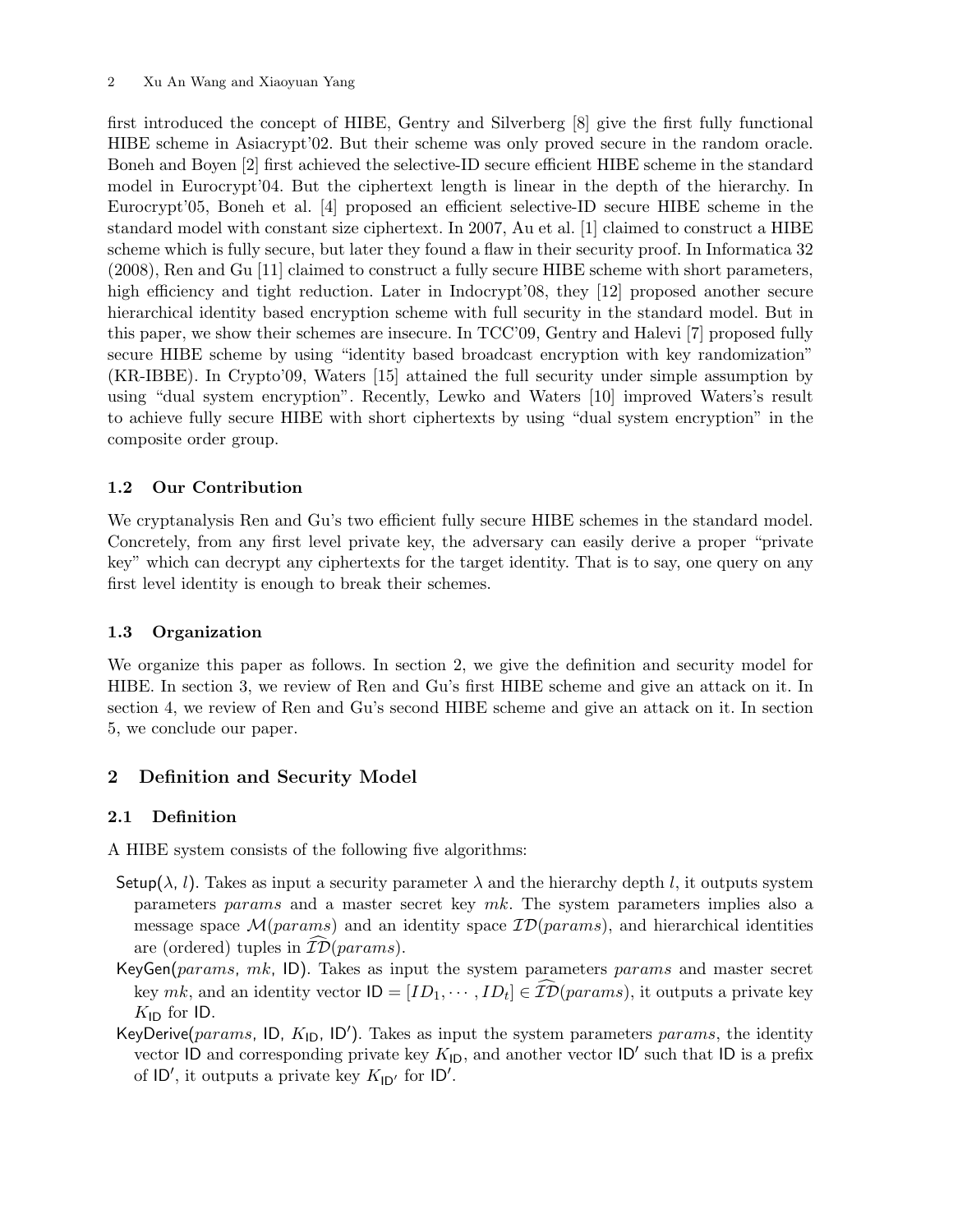- Encrypt(params, ID, m). Takes as input the system parameters params and identity vector ID and a message  $m$ , it outputs the the ciphertext  $C$ .
- Decrypt(params, C, ID,  $K_{\text{ID}}$ ). Takes as input the system parameters params, ciphertext C, identity vector ID and corresponding private key  $K_{\text{ID}}$ , it outputs the message m (or an error message  $\perp$ ).

#### 2.2 Security Model

IND-ID-CCA2 security for HIBE is defined by the following game between an adversary  $A$  and a challenger B.

- Setup. The challenger  $\beta$  runs the Setup algorithm and gives  $\mathcal A$  the resulting system parameters params, keeping the master key to itself.
- Phase 1. A adaptively issues queries  $q_1, \dots, q_m$  where query  $q_i$  is one of the following:
	- Keygeneration query ( $\mathsf{ID}_i$ ). B responds by running algorithm KeyGen to generate the private key corresponding to  $\mathsf{ID}_i$  and sends  $d_i$  to  $\mathcal{A}$ .
		- Decryption query (ID<sub>i</sub>,  $c_i$ ). B responds by running algorithm KeyGen to generate the private key corresponding to ID $_i$ . It then runs algorithm Decrypt to decrypt the ciphertext  $c_i$  using the private key  $d_i$  and sends the resulting plaintext to  $A$ .
- Challenge. A outputs an identity  $ID^*$  and two equal length plaintexts  $m_0$ ,  $m_1$  on which it wishes to be challenged. The only restriction is that  $A$  did not previously issue a key generation query for ID or a prefix of ID. B picks a random bit  $w \in \{0,1\}$  and sends c to A,where  $c =$  Encrypt( $params$ , ID,  $m_w$ ).
- Phase 2. A issues additional queries  $q_{m+1}, \dots, q_n$ , where  $q_i$  is one of: Keygeneration query ( $\mathsf{ID}_i$ ) where  $ID_i \neq ID^*$  and  $ID_i$  is not a prefix of  $\mathsf{ID}^*$ . Decryption query  $(\mathsf{ID}_i, c_i)$  where  $c_i \neq c^*$  for  $\mathsf{ID}^*$  or any prefix of  $ID^*$ .

In both cases,  $\beta$  responds as in Phase 1. These queries may be adaptive.

Guess. Finally, the adversary outputs a guess  $w' \in \{0,1\}$  and wins if  $w = w'$ . We call an adversary  $A$  in the above game an IND-ID-CCA2 adversary. The advantage of  $A$  is defined as  $| Pr[w = w'] - \frac{1}{2}$  $\frac{1}{2}$  |.

**Definition 1.** An HIBE system is  $(t, \varepsilon, q_k, q_d)$  IND-ID-CCA2 secure if all t-time IND-ID-CCA2 adversaries making at most  $q_k$  key generation queries and at most  $q_d$  encryption queries have advantage at most  $\varepsilon$  in winning the above game.

### 3 Attack on Ren and Gu's First HIBE Scheme

#### 3.1 Review of Ren and Gu's First HIBE Scheme

In this subsection, we review of Ren and Gu's first HIBE scheme in Informatica 32 (2008)[11]

Setup( $\lambda$ , l). Let p be a large prime number,  $G_1$ ,  $G_2$  are groups of order p.  $e: G_1 \times G_1 \rightarrow G_2$  is a bilinear map, g is a generator of  $G_1$ ,  $g_1 = g^{\alpha}$ , where  $\alpha \in \mathbb{Z}_p^*$ . l is the maximum number of levels in the HIBE, H is a hash function from  $G_1^2 \times G_1^2 \to Z_p^*$ . The PKG randomly choose  $r_0 \in Z_p^*, h_i \in G_1, i = 1, \cdots, l.$ 

$$
params = (g, g_1, r_0, H, h_i (i = 0, 1, \dots, l)), \quad mk = \alpha
$$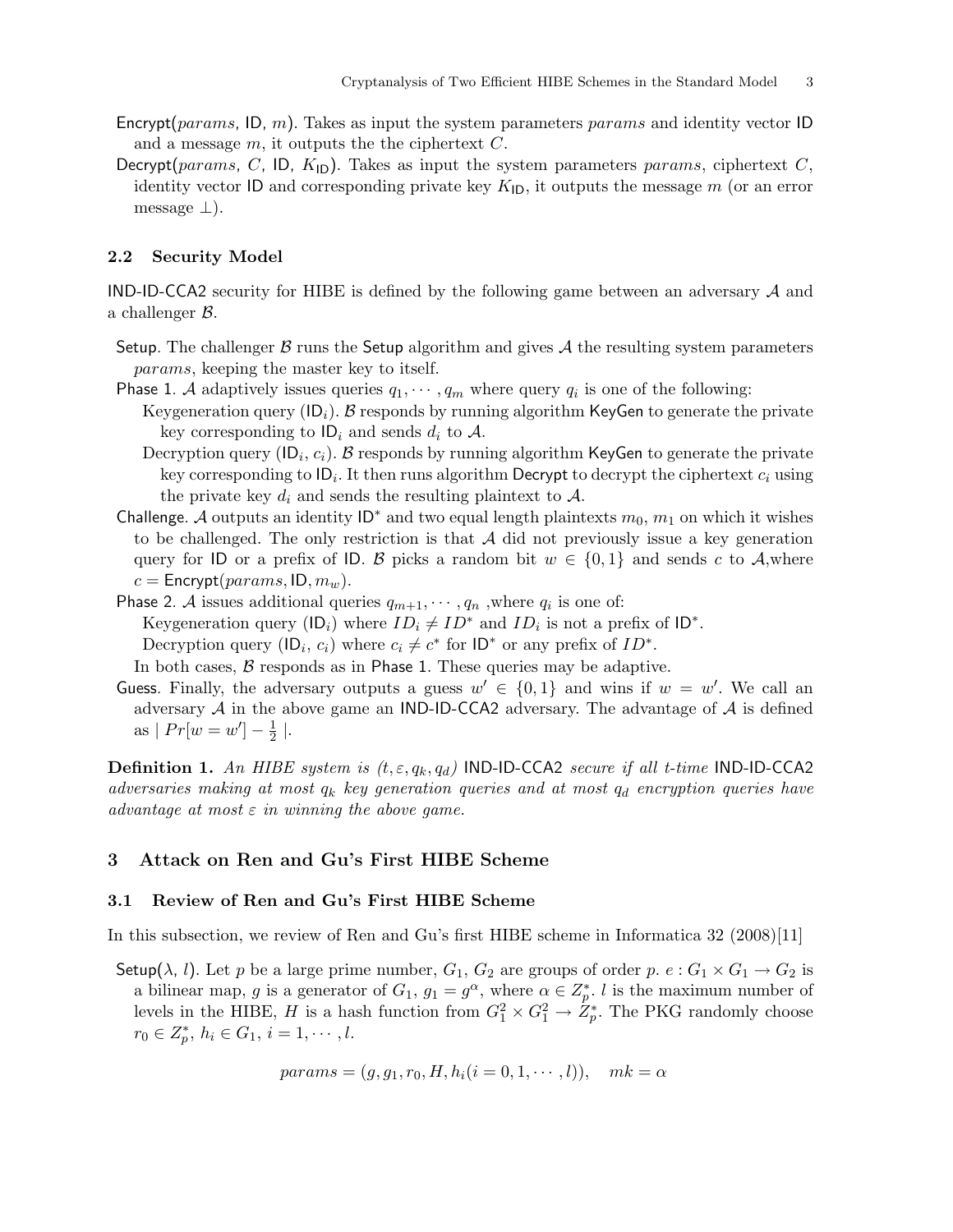KeyGen(params, mk, ID). To a user U with identity  $ID_i = [ID_1, \cdots, ID_i] \in Z_p^i$ , the PKG randomly choose  $r_i \in Z_p^*$ , and computes

$$
d_{0,i} = (h_0 g^{-r_0})^{\frac{1}{\alpha}} \cdot (\prod_{k=1}^i h_k^{ID_k})^{r_i}, \ d_{1,i} = g_1^{r_i}, \ d_{i+1,i} = h_{i+1}^{r_i}, \ \cdots, \ d_{l,i} = h_l^{r_i}
$$

so the private key of U is  $d = (d_{0,i}, d_{1,i}, d_{i+1,i}, \cdots, d_{l,i}).$ 

KeyDerive(params,  $ID_{i-1}$ ,  $K_{ID_{i-1}}$ ,  $ID_i$ ). The private key for  $ID_i = [ID_1, ID_2, \cdots, ID_i]$  can also be generated by its parent  $ID_{i-1} = [ID_1, ID_2, \cdots, ID_{i-1}]$  having the secret key  $K_{ID_{i-1}} =$  $(d_{0,i-1}, d_{1,i-1}, d_{i,i-1}, \cdots, d_{l,i-1})$ . It computes:

$$
d_{0,i} = d_{0,i-1} \cdot d_{i,i-1}^{ID_i} \cdot (\prod_{k=1}^i h_k^{ID_k})^t, \ d_{1,i} = d_{1,i-1} \cdot g_1^t, \ d_{k,i} = d_{k,i-1} \cdot h_k^t (k = i+1, \cdots, l)
$$

where  $r_i = r_{i-1} + t$ .

Encrypt(params, ID, m). To encrypt a message  $m \in G_2$  for the user with identity  $ID_i$  =  $[ID_1, \cdots, ID_i]$ , the sender randomly choose  $s \in \mathbb{Z}_p^*$  and compute

$$
c_1 = (\prod_{k=1}^i h_k^{ID_k})^s
$$
,  $c_2 = e(g, g)^s$ ,  $c_3 = g_1^s$ ,  $c_4 = m \cdot e(g, h_0)^s$ ,  $c_5 = h_1^s h_2^{s\beta}$ 

where  $\beta = H(c_1, c_2, c_3, c_4)$ . The ciphertext is  $c = (c_1, c_2, c_3, c_4, c_5)$ .

Decrypt(params, C, ID,  $K_{\text{ID}}$ ). The receiver computes  $\beta = H(c_1, c_2, c_3, c_4)$ , and verifies whether  $e(g_1, c_5) = e(c_3, h_1 h_2^{\beta})$  $2<sup>0</sup>$ ). Then he decrypts

$$
m = c_4 \cdot \frac{e(d_{1,i}, c_1)c_2^{-r_0}}{e(c_3, d_{0,i})}
$$

The correctness of their scheme can be verified as follows:

$$
e(g_1, c_5) = e(g_1, h_1^s h_2^{s\beta}) = e(c_3, h_1 h_2^{\beta})
$$

and

$$
c_4 \cdot \frac{e(d_{1,i}, c_1)c_2^{-r_0}}{e(c_3, d_{0,i})}
$$
  
=  $m \cdot e(g, h_0)^s \cdot \frac{e(g_1^{r_i}, \prod_{k=1}^i h_k^{ID_k})^s e(g, g)^{-sr_0}}{e(g_1^s, (h_0g^{-r_0})^{\frac{1}{\alpha}} \cdot (\prod_{k=1}^i h_k^{ID_k})^{r_i})}$   
=  $m \cdot e(g, h_0)^s \cdot \frac{1}{e(g^s, h_0)}$   
=  $m$ 

### 3.2 Our Attack

- 1. In the Setup phase, the challenger  $\beta$  runs the Setup algorithm and gives  $\mathcal A$  the resulting system parameters *params*, keeping the master key to itself.
- 2. In Phase 1, A does not issue any query.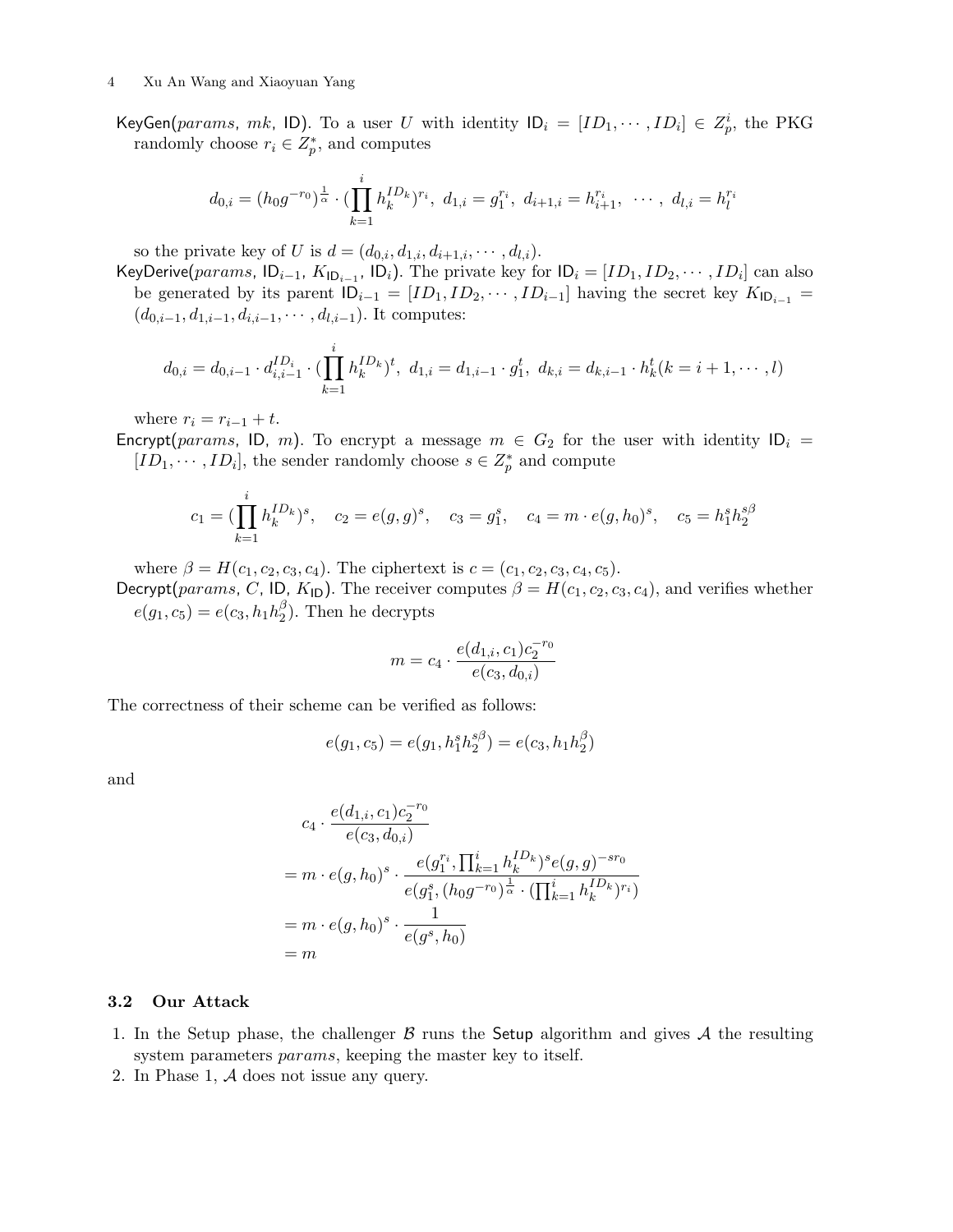3. In Challenge phase, A outputs an identity  $ID^* = [ID_1^*, ID_2^*, \cdots, ID_i^*]$  and two equal length plaintexts  $m_0$ ,  $m_1$  on which it wishes to be challenged. B picks a random bit  $w \in \{0, 1\}$  and computes  $C^* =$  Encrypt( $params$ , ID<sup>\*</sup>,  $m_w$ ), sends  $C^*$  to A. Here

$$
C^* = (c_1 = (\prod_{k=1}^i h_k^{ID_k^*})^s, \quad c_2 = e(g, g)^s, \quad c_3 = g_1^s, \quad c_4 = m_w \cdot e(g, h_0)^s, \quad c_5 = h_1^s h_2^{s\beta})
$$

where  $\beta = H(c_1, c_2, c_3, c_4)$ 

- 4. In Phase 2, A does as follows:
	- (a) First he queries the keygeneration oracle on a first level identity  $ID_1 = [ID_1], ID_1 \neq ID_1^*$ to the challenger  $\beta$ , and  $\beta$  returns

$$
K_{\mathsf{ID}_1} = (d_{0,1} = (h_0 g^{-r_0})^{\frac{1}{\alpha}} \cdot (h_1^{ID_1})^{r_i}, \quad d_{1,1} = g_1^{r_i}, \quad d_{2,1} = h_2^{r_i}, \quad \cdots, \quad d_{l,1} = h_l^{r_i})
$$

to A.

(b) Then he computes

$$
K'_{\mathsf{ID}_1} = (d'_{0,1} = d^{\frac{ID_1^*}{ID_1}}_{0,1} = ((h_0 g^{-r_0})^{\frac{1}{\alpha}} \cdot (h_1^{ID_1}))^{r_i \cdot \frac{ID_1^*}{ID_1}} = (h_0 g^{-r_0})^{\frac{ID_1^*}{\alpha ID_1}} \cdot (h_1^{ID_1^*})^{r_i},
$$
  

$$
d'_{1,1} = g_1^{r_i}, \ d'_{2,1} = h_2^{r_i}, \cdots, \ d'_{l,1} = h_l^{r_i})
$$

By using the KeyDerive algorithm, he derives a proper "private key"

$$
K'_{\mathsf{ID}^*} = (d'_{0,i} = (h_0 g^{-r_0})^{\frac{ID_1^*}{\alpha ID_1}} \left( \prod_{k=1}^i h_k^{ID_k^*} \right)^{r'_i}, \ d'_{1,i} = g_1^{r'_i}, \ d'_{i+1,i} = h_{i+1}^{r'_i}, \ \cdots, \ d'_{l,i} = h_l^{r'_i}
$$

where  $r'_i$  computed following the KeyDerive algorithm, which is a random element in  $Z_p^*$ . (c) Now he can decrypt the challenge ciphertext  $C^*$  by using  $K'_{\mathsf{ID}^*}$  as follows

$$
m = c_4 \cdot \left(\frac{e(d'_{1,i},c_1)c_2^{\frac{-r_0ID_1^*}{ID_1^*}}}{e(c_3,d'_{0,i})}\right)^{\frac{ID_1}{ID_1^*}}
$$

We can verify its correctness as follows

$$
\begin{split} &c_4 \cdot \left( \frac{e(d'_{1,i},c_1)c_2^{\frac{-r_0ID^*}{ID^*}}}{e(c_3,d'_{0,i})} \right)^{\frac{ID_1}{ID^*}} \\ &= m_w \cdot e(g,h_0)^s \cdot \left( \frac{e(g_1^{r'_i},\prod_{k=1}^{i}h_k^{ID_k^*})^se(g,g)^{\frac{-sr_0ID_1^*}{ID_1}}}{e(g_1^s,(h_0g^{-r_0})^{\frac{ID_1^*}{\alpha ID_1}} \cdot (\prod_{k=1}^{i}h_k^{ID_k^*})^{r'_i})} \right)^{\frac{ID_1}{ID_1^*}} \\ &= m_w \cdot e(g,h_0)^s \cdot \frac{1}{e(g^s,h_0)} \\ &= m_w \end{split}
$$

Obviously, A wins the IND-ID-CCA2 game with probability 1.

Remark 1. This attack shows that, from any first level private key, it is easy for the adversary to derive a proper "private key" which can decrypt any ciphertexts for the target identity.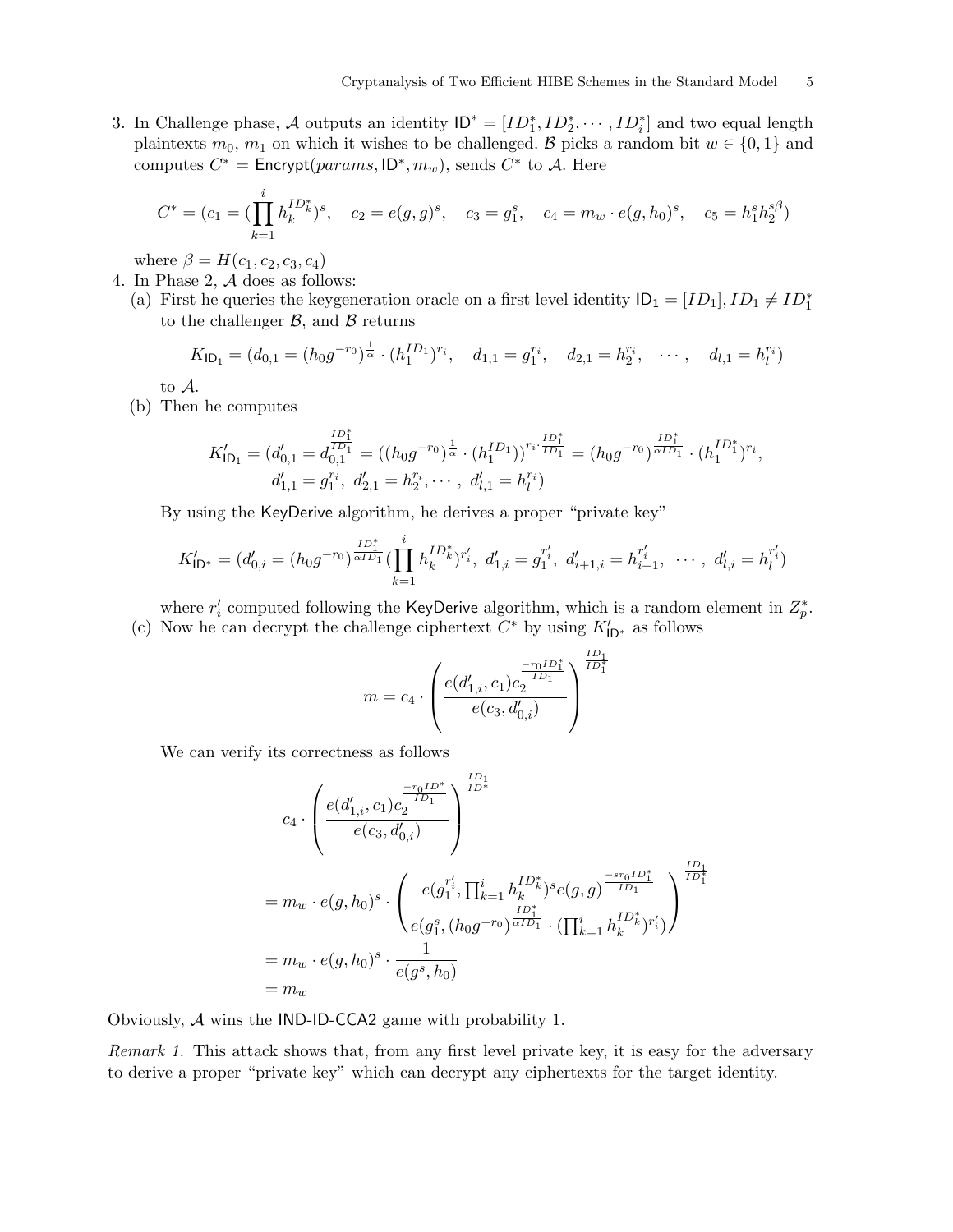#### 4 Attack on Ren and Gu's Second HIBE Scheme

#### 4.1 Review of Ren and Gu's Second HIBE Scheme

In this subsection, we review of Ren and Gu's second HIBE scheme in Indocrypt 2008 [12].

Setup( $\lambda$ , l). Let p be a large prime number,  $G_1$ ,  $G_2$  are groups of order p. e:  $G_1 \times G_1 \rightarrow G_2$ is a bilinear map, g is a generator of  $G_1$ ,  $g_1 = g^{\alpha}$ , where  $\alpha \in \mathbb{Z}_p^*$ . l is the maximum number of levels in the HIBE, h and H are hash functions  $G_1^2 \times G_2^3 \to Z_p^*$ ,  $G_1^2 \times G_2^5 \to Z_p^*$ . The PKG randomly choose  $g_2, g_3, h_i \in G_1$ ,  $i = 0, 1 \cdots, l$  and  $f(x) = ax + b$ , where  $a, b \in Z_p^*$ . If  $g_2 = g_3^{-a}$  or  $h_0 = g_3^{-b}$ , choose another  $f(x)$  again.

$$
params = (g, g_1, g_2, g_3, f(x), h, H, h_i(i = 0, 1, \dots, l)), \quad mk = \alpha
$$

KeyGen(params, mk, ID). To a user U with identity  $ID_i = [ID_1, \cdots, ID_i] \in Z_p^i$ , the PKG randomly choose  $r_{-1,i}, r_{0,i} \in Z_p^*$ , and computes

$$
d_{0,i} = (h_0 g_2^{r_{-1,i}} g_3^{f(r_{-1,i})})^{\alpha} \cdot (\prod_{k=1}^i h_l h_k^{ID_k})^{r_{0,i}}, d_{-1,i} = r_{-1,i}, d_{1,i} = g^{r_{0,i}},
$$
  

$$
d_{i+1,i} = h_{i+1}^{r_{0,i}}, \cdots, d_{l,i} = h_l^{r_{0,i}}
$$

so the private key of U is  $d = (d_{0,i}, d_{-1,i}, d_{1,i}, d_{i+1,i}, \cdots, d_{l,i})$ . If  $h_0 g_2^{r_{-1,i}}$  $j_2^{r_{-1,i}}g_3^{f(r_{-1,i})}=1$ , randomly choose  $r_{-1,i}$  again.

KeyDerive(params,  $ID_{i-1}$ ,  $K_{ID_{i-1}}$ ,  $ID_i$ ). The private key for  $ID_i = [ID_1, ID_2, \cdots, ID_i]$  can also be generated by its parent  $ID_{i-1} = [ID_1, ID_2, \cdots, ID_{i-1}]$  having the secret key  $K_{ID_{i-1}} =$  $(d_{0,i-1}, d_{-1,i-1}, d_{1,i-1}, d_{i,i-1}, \cdots, d_{l,i-1})$ . It computes:

$$
d_{0,i} = d_{0,i-1} \cdot d_{l,i-1} \cdot d_{i,i-1}^{ID_i} \cdot (\prod_{k=1}^i h_l h_k^{ID_k})^t, \ d_{-1,i} = d_{-1,i-1}, \ d_{1,i} = d_{1,i-1} \cdot g^t,
$$
  

$$
d_{k,i} = d_{k,i-1} \cdot h_k^t (k = i+1, \cdots, l)
$$

where  $r_{0,i} = r_{0,i-1} + t$ .

Encrypt(params, ID, m). To encrypt a message  $m \in G_2$  for the user with identity  $ID_i$  =  $[ID_1, \cdots, ID_i]$ , randomly choose  $s \in Z_p^*$  and compute

$$
c_1 = (\prod_{k=1}^i h_l h_k^{ID_k})^s, \quad c_2 = g^s, \quad c_3 = e(g_1, g_2)^s, \quad c_4 = e(g_1, g_3)^s,
$$
  

$$
c_5 = m \cdot e(g_1, h_0)^{s + \gamma}, \quad \beta = H(c_1, c_2, c_3, c_4, c_5, m, m \cdot e(g_1, h_0)^s)
$$

where  $\gamma = h(c_1, c_2, c_3, c_4, e(g_1, h_0)^s)$ . The ciphertext of message m is  $c = (c_1, c_2, c_3, c_4, c_5, \beta)$ . Decrypt( $params$ , C, ID,  $K_{\text{ID}}$ ). The recipient computes

$$
\frac{e(c_2,d_{0,i})}{c_4^{f(d_{-1,i})}c_3^{d_{-1,i}}e(c_1,d_{1,i})} = e(g_1,h_0)^s
$$

and

$$
\gamma = h(c_1, c_2, c_3, c_4, e(g_1, h_0)^s), \quad \frac{c_5}{e(g_1, h_0)^\gamma} = R, \quad \frac{R}{e(g_1, h_0)^s} = m
$$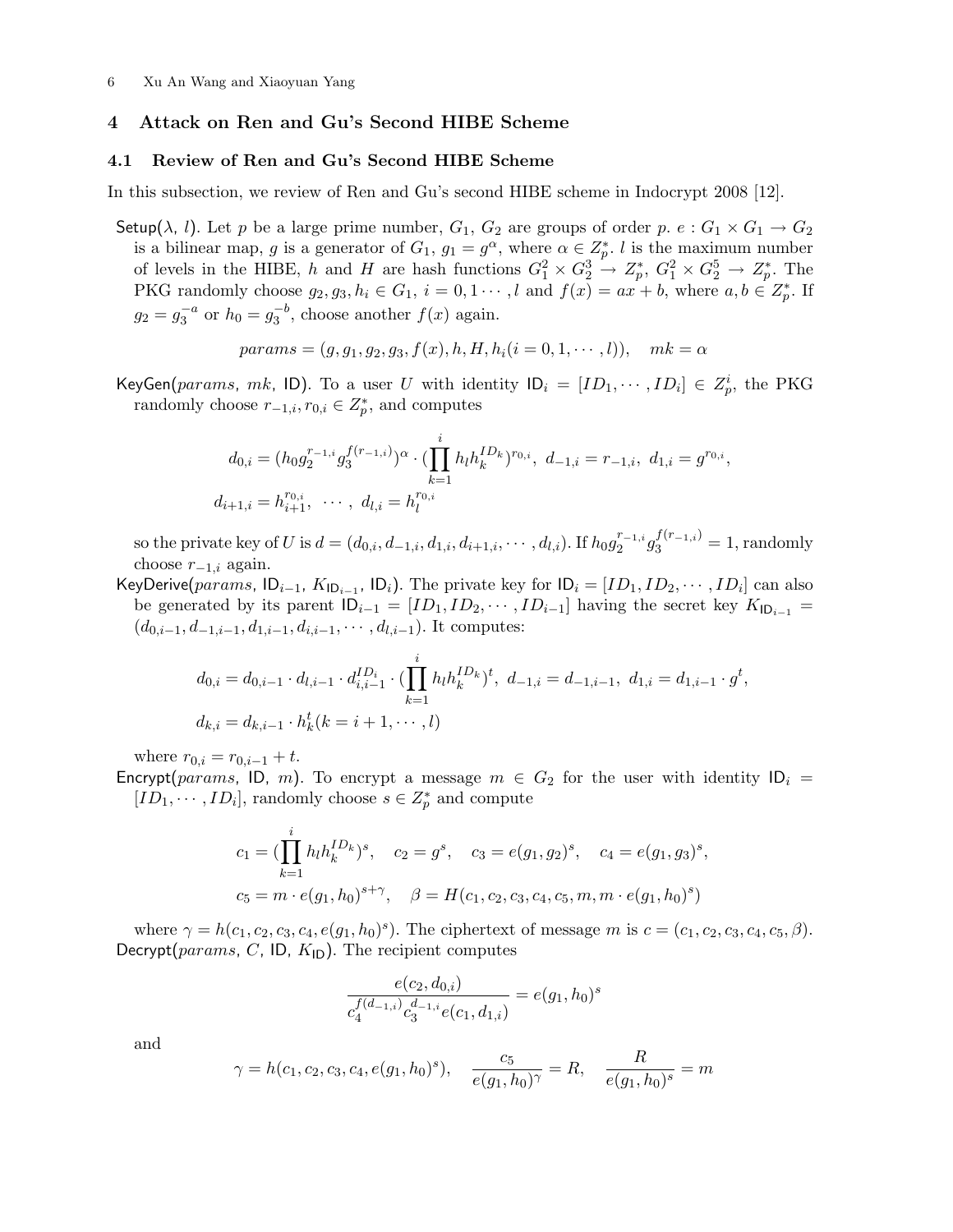Then he computes

$$
\beta' = H(c_1, c_2, c_3, c_4, c_5, m, R)
$$

and verifies whether  $\beta' = \beta$ , if the equation holds, the ciphertext is valid. Otherwise, the recipient returns an error message.

The correctness of their scheme can be verified as follows:

$$
e(c_2, d_{0,i})
$$
  
\n
$$
c_4^{f(d_{-1,i})} c_3^{d_{-1,i}} e(c_1, d_{1,i})
$$
  
\n
$$
= e(g^s, (h_0 g_2^{r_{-1,i}} g_3^{f(r_{-1,i})})^{\alpha} (\prod_{k=1}^i h_l h_k^{ID_k})^{r_{0,i}})
$$
  
\n
$$
= e(g_1, g_3)^{sf(r_{-1,i})} e(g_1, g_2)^{sr_{-1,i}} e((\prod_{k=1}^i h_l h_k^{ID_k})^s, g^{r_{0,i}})
$$
  
\n
$$
= e(g_1, h_0)^s
$$

# 4.2 Our Attack

- 1. In the Setup phase, the challenger  $\beta$  runs the Setup algorithm and gives  $\mathcal A$  the resulting system parameters *params*, keeping the master key to itself.
- 2. In Phase 1, A does not issue any query.
- 3. In Challenge phase, A outputs an identity  $ID^* = [ID_1^*, ID_2^*, \cdots, ID_i^*]$  and two equal length plaintexts  $m_0$ ,  $m_1$  on which it wishes to be challenged. B picks a random bit  $w \in \{0, 1\}$  and computes  $C^* =$  Encrypt( $params$ , ID<sup>\*</sup>,  $m_w$ ), sends  $C^*$  to A. Here

$$
C^* = (c_1 = (\prod_{k=1}^i h_l h_k^{ID_k^*})^s, \quad c_2 = g^s, \quad c_3 = e(g_1, g_2)^s, \quad c_4 = e(g_1, g_3)^s,
$$
  

$$
c_5 = m \cdot e(g_1, h_0)^{s+\gamma}, \quad \beta = H(c_1, c_2, c_3, c_4, c_5, m, m \cdot e(g_1, h_0)^s))
$$

where  $\gamma = h(c_1, c_2, c_3, c_4, e(g_1, h_0)^s)$ .

- 4. In Phase 2, A does as follows:
	- (a) First he queries the keygeneration oracle on a first level identity  $ID_1 = [ID_1], ID_1 \neq ID_1^*$ to the challenger  $\beta$ , and  $\beta$  returns

$$
K_{\mathsf{ID}_1} = (d_{0,1} = (h_0 g_2^{r_{-1,1}} g_3^{f(r_{-1,1})})^{\alpha} \cdot (h_l h_1^{ID_1})^{r_{0,1}}, d_{-1,1} = r_{-1,1}, d_{1,1} = g^{r_{0,1}},
$$
  

$$
d_{2,1} = h_2^{r_{0,1}}, \cdots, d_{l,1} = h_l^{r_{0,1}})
$$

to A.

(b) Then he computes

$$
T = \frac{d_{0,1}}{d_{l,1}} = (h_0 g_2^{r_{-1,1}} g_3^{f(r_{-1,1})})^{\alpha} \cdot (h_1^{ID_1})^{r_{0,1}}
$$
  
\n
$$
K'_{\mathsf{ID}_1} = (d'_{0,1} = T^{\frac{ID_1^*}{ID_1}} \cdot d_{l,1} = ((h_0 g_2^{r_{-1,1}} g_3^{f(r_{-1,1})})^{\alpha} \cdot (h_1^{ID_1})^{r_{0,1}})^{\frac{ID_1^*}{ID_1}} \cdot h_l^{r_{0,1}}
$$
  
\n
$$
= (h_0 g_2^{r_{-1,1}} g_3^{f(r_{-1,1})})^{\frac{\alpha ID_1^*}{ID_1}} \cdot (h_l h_1^{ID_1^*})^{r_{0,1}},
$$
  
\n
$$
d'_{-1,1} = r_{-1,1}, d'_{1,1} = g^{r_{0,1}}, d'_{2,1} = h_2^{r_{0,1}}, \cdots, d'_{l,1} = h_l^{r_{0,1}})
$$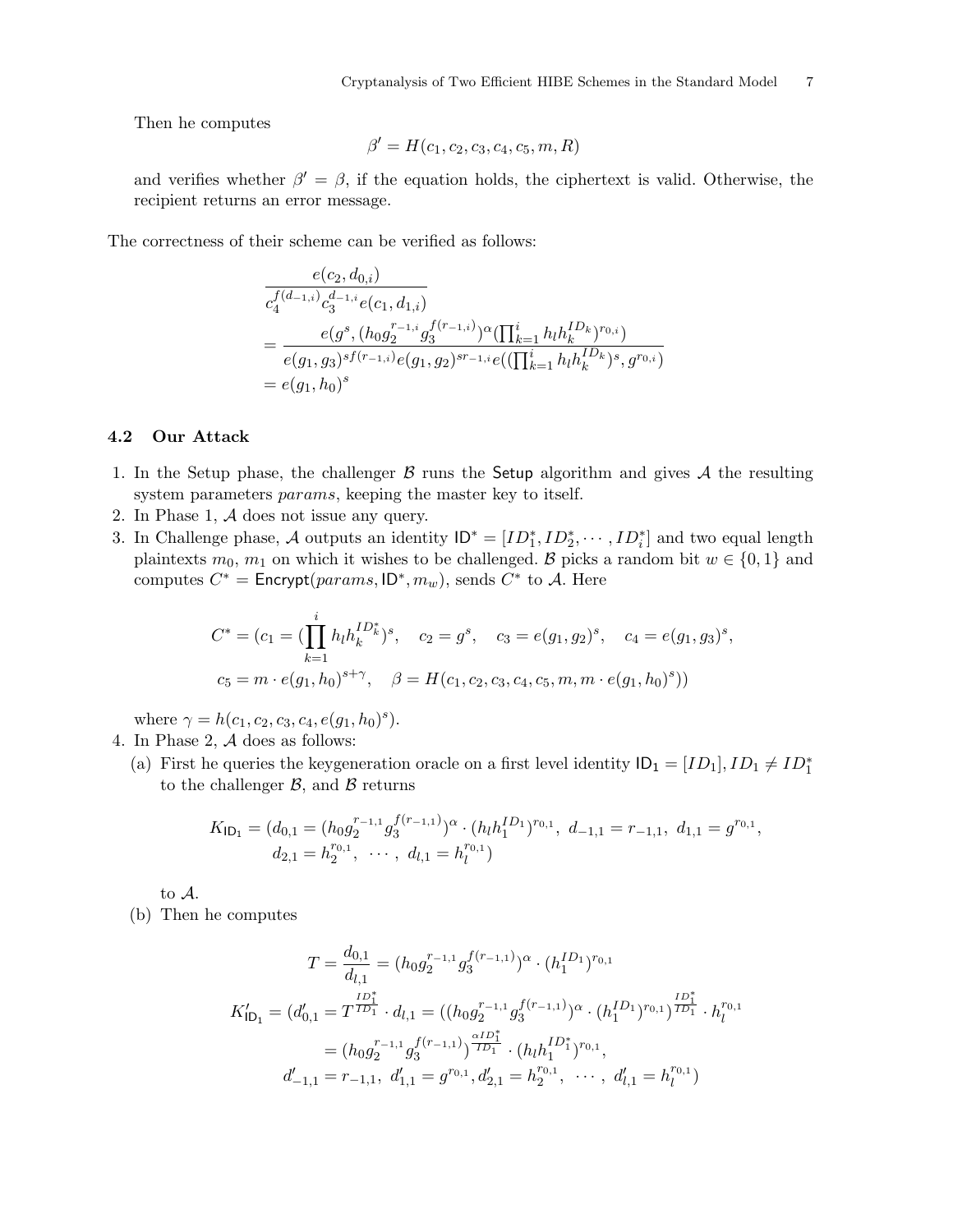By using the KeyDerive algorithm, he derives a proper "private key"

$$
K'_{\mathsf{ID}^*} = (d'_{0,i} = (h_0 g_2^{r_{-1,i}} g_3^{f(r_{-1,i})})^{\frac{\alpha I D_1^*}{I D_1}} \cdot (\prod_{k=1}^i h_l h_k^{I D_k^*})^{r'_{0,i}}, d'_{-1,i} = r_{-1,1}, d'_{1,i} = g^{r'_{0,i}},
$$
  

$$
d'_{i+1,i} = h^{r'_{0,i}}_{i+1}, \cdots, d'_{l,i} = h^{r'_{0,i}}_{l}
$$

where  $r'_{0,i}$  computed following the KeyDerive algorithm, which is a random element in  $Z_p^*$ .

(c) Now he can decrypt the challenge ciphertext  $C^*$  by using  $K'_{\mathsf{ID}^*}$  as follows:

– He first computes

$$
\left(\frac{e(c_2,d'_{0,i})}{(c_4^{f(d'_{-1,i})}c_3^{d'_{-1,i}})^{\frac{ID_1^*}{ID_1}}e(c_1,d'_{1,i})}\right)^{\frac{ID_1^*}{ID_1^*}}=e(g_1,h_0)^s
$$

We can verify its correctness as follows

$$
\begin{aligned}\n&\left(\frac{e(c_2,d'_{0,i})}{(c_4^{f(d'_{-1,i})}c_3^{d'_{-1,i}})^{\frac{ID_1^*}{ID_1}}e(c_1,d'_{1,i})}\right)^{\frac{ID_1^*}{ID_1^*}} \\
&= \left(\frac{e(g^s,(h_0g_2^{r_{-1,1}}g_3^{f(r_{-1,1})})^{\frac{\alpha ID_1^*}{ID_1}}(\prod_{k=1}^i h_lh_k^{ID_k^*})^{r'_{0,i}})}{(e(g_1,g_3)^{sf(r_{-1,1})}e(g_1,g_2)^{sr_{-1,1}})^{\frac{ID_1^*}{ID_1}}e((\prod_{k=1}^i h_lh_k^{ID_k^*})^s,g^{r'_{0,i}})}\right)^{\frac{ID_1^*}{ID_1^*}} \\
&= \left(e(g_1,h_0)^{\frac{sID_1^*}{ID_1}}\right)^{\frac{ID_1^*}{ID_1^*}} \\
&= e(g_1,h_0)^s\n\end{aligned}
$$

– Then he computes

$$
\gamma = h(c_1, c_2, c_3, c_4, e(g_1, h_0)^s), \quad \frac{c_5}{e(g_1, h_0)^{\gamma}} = R, \quad \frac{R}{e(g_1, h_0)^s} = m
$$

Obviously, A wins the IND-ID-CCA2 game with probability 1.

Remark 2. This attack shows that, from any first level private key, it is easy for the adversary to derive a proper "private key" which can decrypt any ciphertexts for the target identity.

### 5 Conclusion

In this paper, we cryptanalysis two efficient HIBE schemes which claimed to be fully secure in the standard model. Our attacks show that, one key generation query on any first level identity excluding the target's first level identity, is enough to break their schemes.

### Acknowledgment

The authors would like to express their gratitude thanks for Dr. Jun Shao for many helpful comments.